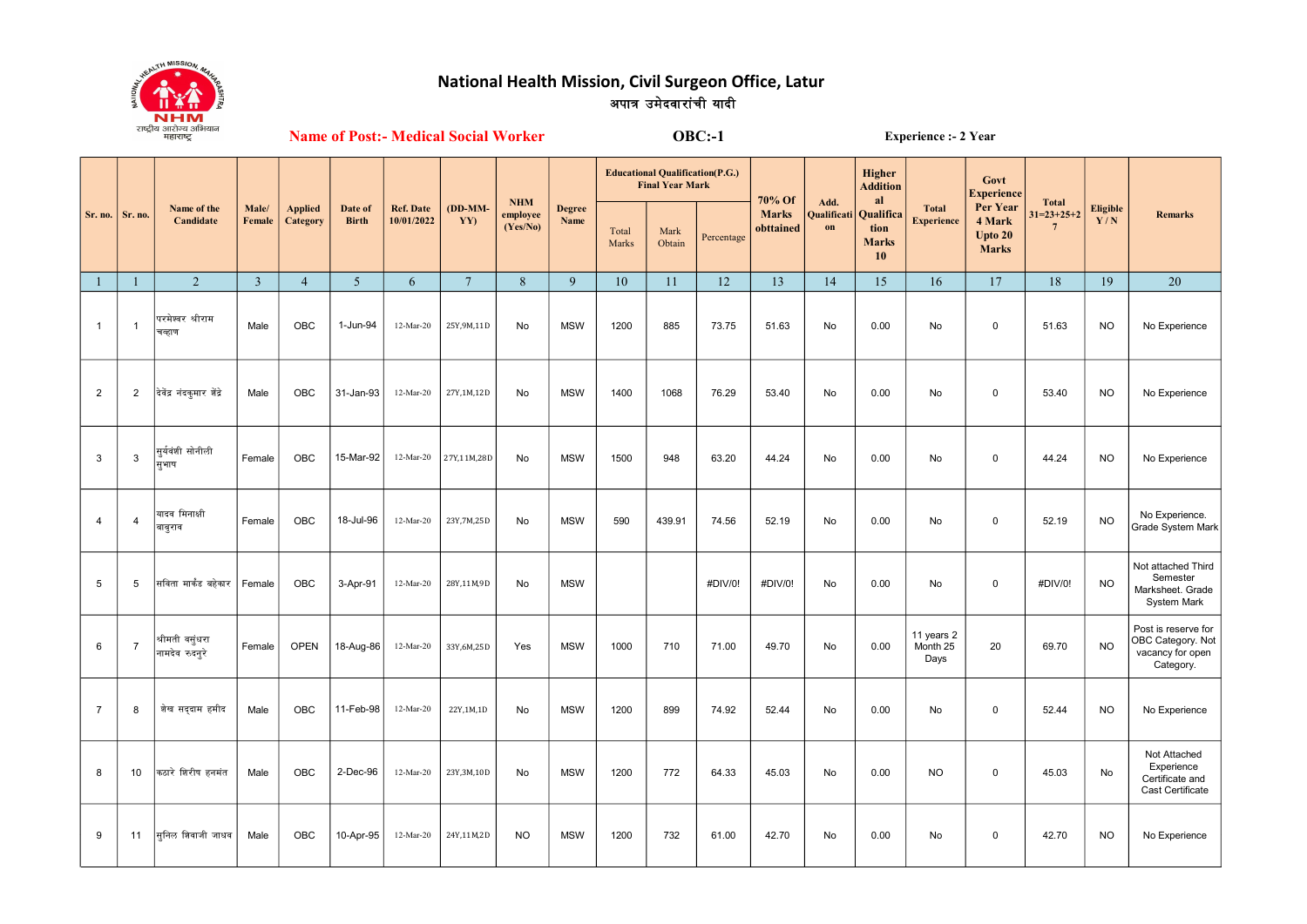|              |              | Name of the                               |                         |                            |                         |                                    |                 | <b>NHM</b><br>employee<br>(Yes/No) |                       |                | <b>Educational Qualification(P.G.)</b><br><b>Final Year Mark</b> |            | 70% Of<br>Add.            |                             | Higher<br><b>Addition</b><br>al         |                                   | Govt<br><b>Experience</b>                     | <b>Total</b>                   |                        |                                                                                       |
|--------------|--------------|-------------------------------------------|-------------------------|----------------------------|-------------------------|------------------------------------|-----------------|------------------------------------|-----------------------|----------------|------------------------------------------------------------------|------------|---------------------------|-----------------------------|-----------------------------------------|-----------------------------------|-----------------------------------------------|--------------------------------|------------------------|---------------------------------------------------------------------------------------|
| Sr. no.      | Sr. no.      | Candidate                                 | Male/<br>Female         | <b>Applied</b><br>Category | Date of<br><b>Birth</b> | <b>Ref. Date</b><br>10/01/2022     | (DD-MM-<br>YY)  |                                    | <b>Degree</b><br>Name | Total<br>Marks | Mark<br>Obtain                                                   | Percentage | <b>Marks</b><br>obttained | Qualificat<br>$\mathbf{on}$ | Qualifica<br>tion<br><b>Marks</b><br>10 | <b>Total</b><br><b>Experience</b> | Per Year<br>4 Mark<br>Upto 20<br><b>Marks</b> | $31=23+25+2$<br>$\overline{7}$ | <b>Eligible</b><br>Y/N | <b>Remarks</b>                                                                        |
| $\mathbf{1}$ | $\mathbf{1}$ | 2                                         | $\overline{\mathbf{3}}$ | $\overline{4}$             | 5 <sup>5</sup>          | 6                                  | $7\overline{ }$ | 8                                  | 9                     | 10             | 11                                                               | 12         | 13                        | 14                          | 15                                      | 16                                | 17                                            | 18                             | 19                     | 20                                                                                    |
| 10           | 12           | महेश श्रीकृष्ण हंतोडे                     | Male                    | OBC                        | 13-Jun-94               | $12-Mar-20$                        | 25Y,8M,30D      | No                                 | <b>MSW</b>            | 570            | 493.50                                                           | 86.58      | 60.61                     | No                          | 0.00                                    | 1 Year                            | $\mathbf 0$                                   | 60.61                          | No                     | No Experience                                                                         |
| 11           | 13           | गिरी निशिकांत<br>एकनााथ                   | Male                    | OBC                        | 18-Jul-87               | 12-Mar-20                          | 32Y, 7M, 25D    | No                                 | <b>MSW</b>            | 2100           | 1465                                                             | 69.76      | 48.83                     | No                          | 0.00                                    | No                                | $\mathbf 0$                                   | 48.83                          | No                     | No Experience                                                                         |
| 12           | 15           | साबने सु <mark>शीलकुमार</mark><br>मोतीलाल | Male                    | SC                         | 10-Oct-89               | $12-Mar-20$                        | 30Y,5M,2D       | No                                 | <b>MSW</b>            | 500            | 334                                                              | 66.80      | 46.76                     | No                          | 0.00                                    | No                                | $\mathbf 0$                                   | 46.76                          | No                     | Applied For SC<br>Cast But Vacancy<br>For OBC Cast.&<br>No Experience                 |
| 13           | 16           | आनंद ईसापुरे<br>कैलासआप्पा                | Male                    | OBC                        | 27-Jun-90               | $12-Mar-20$                        | 29Y, 8M, 16D    | No                                 | <b>MSW</b>            | 1000           | 745                                                              | 74.50      | 52.15                     | No                          | 0.00                                    | No                                | $\mathbf 0$                                   | 52.15                          | No                     | No Experience                                                                         |
| 14           | 17           | संघ्या दयानंद शिंदे                       | Female                  | OBC                        | 4-Jul-89                | 12-Mar-20                          | 30Y,8M,8D       | No                                 | <b>MSW</b>            | 2100           | 1443                                                             | 68.71      | 48.10                     | No                          | 0.00                                    | No                                | $\mathbf 0$                                   | 48.10                          | <b>NO</b>              | No Experience                                                                         |
| 15           | 18           | विद्यादत्त्वात्रय<br>हातोलकर              | Female                  | OBC                        | 7-Mar-88                | 12-Mar-20                          | 32Y,0M,5D       | <b>No</b>                          | <b>MSW</b>            | 1100           | 675                                                              | 61.36      | 42.95                     | No                          | 0.00                                    | 7 Month                           | $\mathbf 0$                                   | 42.95                          | No                     | No Experience                                                                         |
| 16           | 19           | ज़ूभांगी नारायण<br>भूसारे                 | Female                  | OBC                        | 12-Jul-94               | $12\mbox{-}\mathrm{Mar}\mbox{-}20$ | 25Y,8M,0D       | <b>NO</b>                          | <b>MSW</b>            | 2500           | 1833                                                             | 73.32      | 51.32                     | No                          | 0.00                                    | No                                | $\mathbf 0$                                   | 51.32                          | <b>NO</b>              | No Experience                                                                         |
| 17           | 21           | अमजदखान<br>खाजाखान पठाण                   | Male                    | OBC                        | 19-Jun-92               | 12-Mar-20                          | 27Y, 8M, 24D    | No                                 | <b>MSW</b>            | 2500           | 1656                                                             | 66.24      | 46.37                     | No                          | 0.00                                    | No                                | $\mathbf 0$                                   | 46.37                          | No                     | No Experience                                                                         |
| 18           | 22           | सोमासे महेश जालिंदर                       | Male                    | <b>OPEN</b>                | 16-Jul-90               | 12-Mar-20                          | 29Y, 7M, 27D    | No                                 | <b>MSW</b>            | 1400           | 723                                                              | 51.64      | 36.15                     | No                          | 0.00                                    | No                                | $\mathbf 0$                                   | 36.15                          | <b>NO</b>              | Applied For Open<br>Cast But Vacancy<br>For OBC Cast &<br>No Experience               |
| 19           | 23           | जाधव सूदर्शन<br>गोंविदराव                 | Male                    | <b>SEBC</b>                | 15-Jan-89               | 12-Mar-20                          | 31Y,1M,28D      | Yes                                | MA                    | 900            | 590                                                              | 65.56      | 45.89                     | No                          | 0.00                                    | 2 years 3<br>month 10<br>days     | 8                                             | 53.89                          | No                     | Applied For SEBC<br>category But<br>Vacancy is For<br>OBC category &<br>No Experience |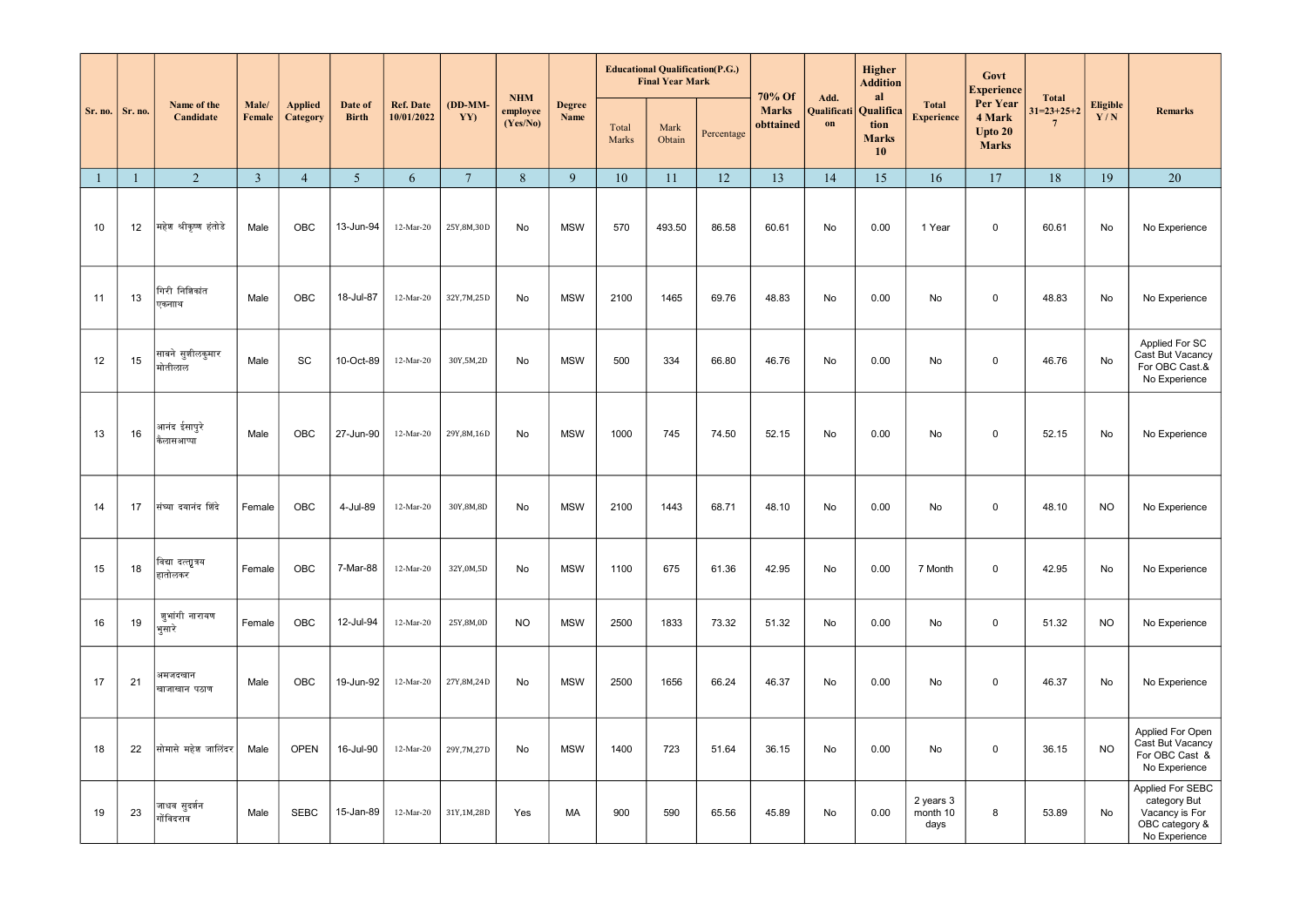|              |         | Name of the                |                 |                                   |                         |                                |                 | <b>NHM</b>           | <b>Degree</b> | <b>Educational Qualification(P.G.)</b><br><b>Final Year Mark</b> |                |            | 70% Of                    | Add.              | <b>Higher</b><br><b>Addition</b><br>al  |                                   | Govt<br><b>Experience</b>                     | <b>Total</b>                   |                        |                                                                                                         |
|--------------|---------|----------------------------|-----------------|-----------------------------------|-------------------------|--------------------------------|-----------------|----------------------|---------------|------------------------------------------------------------------|----------------|------------|---------------------------|-------------------|-----------------------------------------|-----------------------------------|-----------------------------------------------|--------------------------------|------------------------|---------------------------------------------------------------------------------------------------------|
| Sr. no.      | Sr. no. | Candidate                  | Male/<br>Female | <b>Applied</b><br><b>Category</b> | Date of<br><b>Birth</b> | <b>Ref. Date</b><br>10/01/2022 | (DD-MM-<br>YY)  | employee<br>(Yes/No) | Name          | Total<br>Marks                                                   | Mark<br>Obtain | Percentage | <b>Marks</b><br>obttained | Qualificati<br>on | Qualifica<br>tion<br><b>Marks</b><br>10 | <b>Total</b><br><b>Experience</b> | Per Year<br>4 Mark<br>Upto 20<br><b>Marks</b> | $31=23+25+2$<br>$\overline{7}$ | <b>Eligible</b><br>Y/N | <b>Remarks</b>                                                                                          |
| $\mathbf{1}$ |         | 2                          | $\overline{3}$  | $\overline{4}$                    | 5                       | 6                              | $7\phantom{.0}$ | $\,8\,$              | 9             | 10                                                               | 11             | 12         | 13                        | 14                | 15                                      | 16                                | 17                                            | 18                             | 19                     | 20                                                                                                      |
| 20           | 24      | अमित हाणमंतराव<br>काकडे    | Male            | <b>NTC</b>                        | 7-Dec-92                | 12-Mar-20                      | 27Y, 3M, 5D     | No                   | <b>MSW</b>    | 600                                                              | 401            | 66.83      | 46.78                     | No                | 0.00                                    | No                                | 0                                             | 46.78                          | No                     | Applied For NTC<br>category But<br>Vacancy is For<br>OBC category &<br>No Experience                    |
| 21           | 25      | गोरे अक्षयकुमार<br>अंबऋगी  | Male            | OBC                               | 12-Jun-94               | 12-Mar-20                      | 25Y,9M,0D       | Yes                  | <b>MSW</b>    | 590                                                              | 466.41         | 79.05      | 55.34                     | No                | 0.00                                    | No                                | 0                                             | 55.34                          | No                     | Grade System<br>Mark and No<br>Experience                                                               |
| 22           | 26      | जाधव कोमल<br>राजाभाऊ       | Female          | OBC                               | 3-Sep-94                | 12-Mar-20                      | 25Y,6M,9D       | No                   | <b>MSW</b>    | 590                                                              | 449.48         | 76.18      | 53.33                     | No                | 0.00                                    | No                                | 0                                             | 53.33                          | No                     | Grade System<br>Mark and No<br>Experience                                                               |
| 23           | 27      | राहुल विजय गवंडी           | Male            | OBC                               | 16-Jul-96               | 12-Mar-20                      | 23Y, 7M, 27D    | No                   | <b>MSW</b>    | $\overline{\phantom{a}}$                                         | $\sim$         | 80.30      | 56.21                     | No                | 0.00                                    | No                                | 0                                             | 56.21                          | No                     | Grade System<br>Mark and No<br>Experience                                                               |
| 24           | 28      | आतार सलिम हुसेन            | Male            | OBC                               | 11-Jun-91               | 12-Mar-20                      | 28Y, 9M, 1D     | No                   | <b>MSW</b>    | 1500                                                             | 911            | 60.73      | 42.51                     | No                | 0.00                                    | No                                | 0                                             | 42.51                          | No                     | No Experience                                                                                           |
| 25           | 29      | शितल पांडूरंग डोंगे        | Male            | <b>NTB</b>                        | 7-Mar-87                | 12-Mar-20                      | 33Y,0M,5D       | No                   | <b>MSW</b>    | 1100                                                             | 695            | 63.18      | 44.23                     | No                | 0.00                                    | 10 Months<br>13 days              | 0                                             | 44.23                          | No                     | Applied For NTB<br>category But<br>Vacancy For OBC<br>category & No<br>Experiencr                       |
| 26           | 31      | परमेश्वर श्रीराम<br>घोडजकर | Male            | OBC                               | 10-May-85               | 12-Mar-20                      | 34Y,10M,2D      | Yes                  | <b>MSW</b>    | 1050                                                             | 632            | 60.19      | 42.13                     | No                | 0.00                                    | 10 years 03<br>month 15<br>days   | 0                                             | 42.13                          | No                     | Expierence of Data<br>entry opertar post.<br>Not Expierence of<br><b>Medical Social</b><br>Worker post. |
| 27           | 34      | जावेद मुस्तफा सय्यद        | Male            | <b>OPEN</b>                       | 9-May-94                | 12-Mar-20                      | 25Y,10M,3D      | No                   | <b>MSW</b>    | 1200                                                             | 752            | 62.67      | 43.87                     | No                | 0.00                                    | No                                | 0                                             | 43.87                          | <b>NO</b>              | Applied For Open<br>category But<br>Vacancy For OBC<br>category & No<br>Experience                      |
| 28           | 35      | धम्मानंद विनायक<br>कांबळे  | Male            | SC                                | 22-May-81               | 12-Mar-20                      | 38Y, 9M, 21D    | Yes                  | <b>MSW</b>    | 1500                                                             | 815            | 54.33      | 38.03                     | No                | 0.00                                    | 13 years 9<br>Months 6<br>days    | 20                                            | 58.03                          | <b>NO</b>              | Applied For SC<br>category But<br>Vacancy For OBC<br>category.& No<br>Experience                        |
| 29           | 37      | शिवाजी नरसिंग<br>गोकुळे    | Male            | OBC                               | 15-Jun-94               | 12-Mar-20                      | 25Y,8M,28D      | No                   | <b>MSW</b>    | 1200                                                             | 797            | 66.42      | 46.49                     | No                | 0.00                                    | No                                | 0                                             | 46.49                          | No                     | No Experience                                                                                           |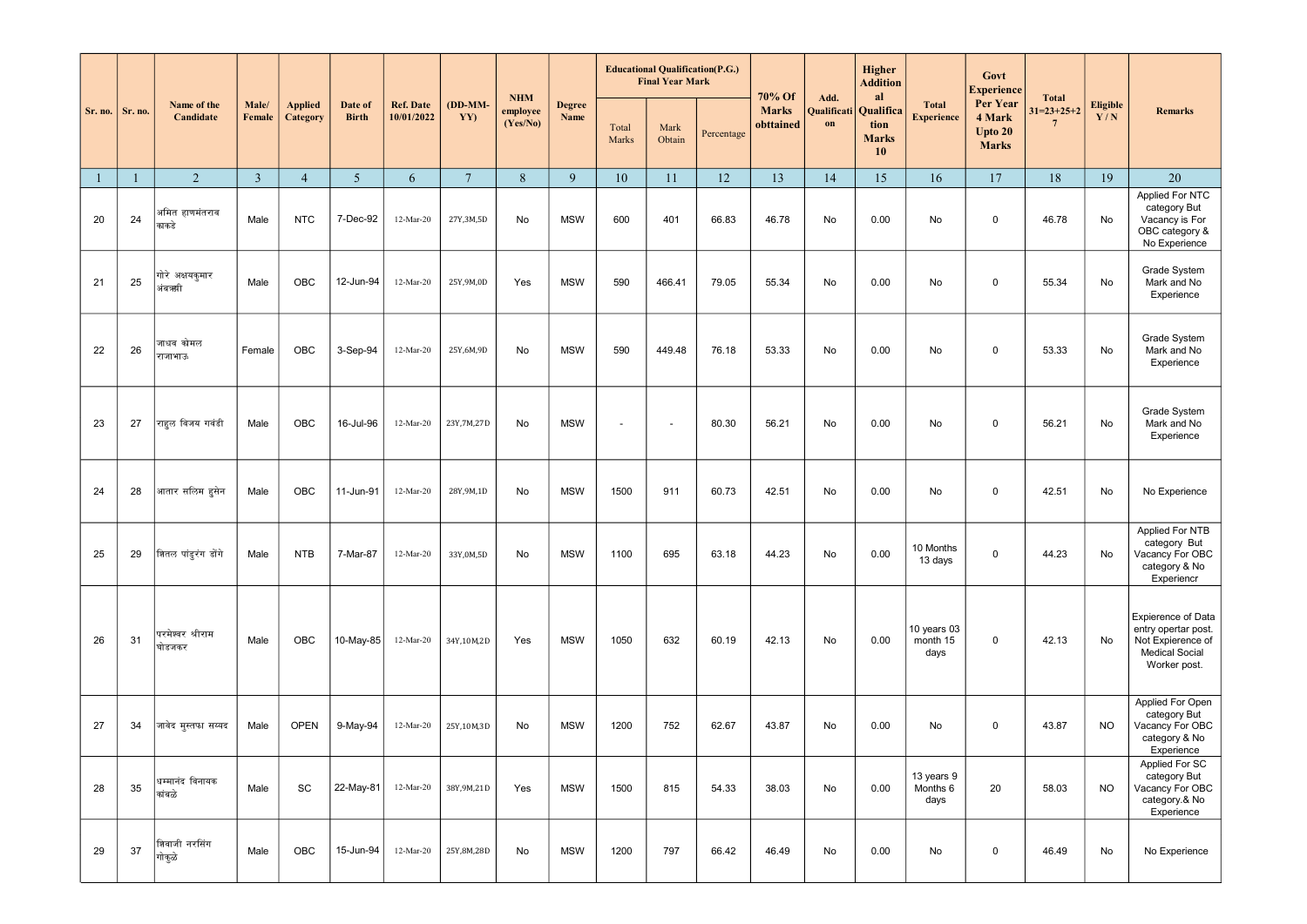|              |         | Name of the                   |                 |                            |                         | <b>Ref. Date</b><br>10/01/2022 |                 | <b>NHM</b><br>employee<br>(Yes/No) | <b>Degree</b> | <b>Educational Qualification(P.G.)</b><br><b>Final Year Mark</b> |                |            | 70% Of<br>Add.            |                   | Higher<br><b>Addition</b><br>al         |                                   | Govt<br><b>Experience</b>                     | <b>Total</b>                    |                        |                                                                                   |
|--------------|---------|-------------------------------|-----------------|----------------------------|-------------------------|--------------------------------|-----------------|------------------------------------|---------------|------------------------------------------------------------------|----------------|------------|---------------------------|-------------------|-----------------------------------------|-----------------------------------|-----------------------------------------------|---------------------------------|------------------------|-----------------------------------------------------------------------------------|
| Sr. no.      | Sr. no. | Candidate                     | Male/<br>Female | <b>Applied</b><br>Category | Date of<br><b>Birth</b> |                                | (DD-MM-<br>YY)  |                                    | Name          | Total<br>Marks                                                   | Mark<br>Obtain | Percentage | <b>Marks</b><br>obttained | Qualificati<br>on | Qualifica<br>tion<br><b>Marks</b><br>10 | <b>Total</b><br><b>Experience</b> | Per Year<br>4 Mark<br>Upto 20<br><b>Marks</b> | $31=23+25+2$<br>$7\phantom{.0}$ | <b>Eligible</b><br>Y/N | <b>Remarks</b>                                                                    |
| $\mathbf{1}$ |         | 2                             | $\overline{3}$  | $\overline{4}$             | $5\phantom{.0}$         | 6                              | $7\phantom{.0}$ | $8\,$                              | 9             | 10                                                               | 11             | 12         | 13                        | 14                | 15                                      | 16                                | 17                                            | 18                              | 19                     | 20                                                                                |
| 30           | 39      | गणेश काशिनाथराव<br>पांचाळ     | Male            | OBC                        | 4-Sep-86                | 12-Mar-20                      | 33Y,6M,8D       | No                                 | <b>MSW</b>    | 590                                                              | 418.94         | 71.01      | 49.70                     | No                | 0.00                                    | No                                | $\mathbf 0$                                   | 49.70                           | <b>NO</b>              | Grade System Mark                                                                 |
| 31           | 41      | घेवारे नितिन<br>विश्वनाथ      | Male            | <b>OBC</b>                 | 11-May-88               | 12-Mar-20                      | 31Y,10M,1D      | No                                 | <b>MSW</b>    | 900                                                              | 588            | 65.33      | 45.73                     | No                | 0.00                                    | No                                | $\mathbf 0$                                   | 45.73                           | <b>NO</b>              | No Experience                                                                     |
| 32           | 42      | सिजित सुखदेव चव्हाण           | Male            | SC                         | 25-Jun-79               | 12-Mar-20                      | 40Y, 8M, 18D    | No                                 | <b>MSW</b>    | 1100                                                             | 600            | 54.55      | 38.18                     | No                | 0.00                                    | 2 Years<br>3month<br>1days        | 8                                             | 46.18                           | <b>NO</b>              | Applied For SC<br>category But<br>Vacancy For OBC<br>category & No<br>Experience  |
| 33           | 43      | येंजने गणेश हरिशचंद्र         | Male            | OBC                        | 2-Feb-94                | 12-Mar-20                      | 26Y,1M,10D      | No                                 | <b>MSW</b>    | $\tilde{\phantom{a}}$                                            | $\blacksquare$ | 78.32      | 54.82                     | No                | 0.00                                    | No                                | $\mathbf 0$                                   | 54.82                           | No                     | Grade System<br>Mark<br>NO Experience                                             |
| 34           | 44      | उज्वला वामन भोयर              | Female          | OBC                        | 23-Dec-95               | 12-Mar-20                      | 24Y,2M,20D      | No                                 | <b>MSW</b>    |                                                                  |                | #DIV/0!    | #DIV/0!                   | No                | 0.00                                    | No                                | $\mathbf 0$                                   | #DIV/0!                         | <b>NO</b>              | Grade System<br>Mark. No<br>Experience & III<br>Sem Marksheet not<br>attach       |
| 35           | 45      | गणेश शिवलिंग<br>होंडकर        | Male            | OBC                        | 6-Jul-87                | 12-Mar-20                      | 32Y,8M,6D       | No                                 | <b>MSW</b>    | 600                                                              | 375            | 62.50      | 43.75                     | Yes (<br>M.Phil)  | 10.00                                   | No                                | $\mathbf 0$                                   | 53.75                           | No                     | No Experience.                                                                    |
| 36           | 46      | गोपाळ हरिभाऊ<br>चोपडे         | Male            | OBC                        | 18-Aug-87               | 12-Mar-20                      | 32Y,6M,25D      | Yes                                | <b>MSW</b>    | 1200                                                             | 692            | 57.67      | 40.37                     | No                | 0.00                                    | No                                | $\mathbf 0$                                   | 40.37                           | <b>NO</b>              | No Experience.                                                                    |
| 37           | 47      | पांचाळ भगवान<br>बालाजी        | Male            | OBC                        | 9-Dec-83                | 12-Mar-20                      | 36Y, 3M, 3D     | No                                 | <b>MSW</b>    | 600                                                              | 375            | 62.50      | 43.75                     | No                | 0.00                                    | <b>NO</b>                         | $\mathbf 0$                                   | 43.75                           | <b>NO</b>              | Grade System<br>Mark. No<br>Experience.                                           |
| 38           | 48      | कोकाटे सुषमा<br>बिभिषण        | Female          | <b>NTC</b>                 | 30-Apr-93               | 12-Mar-20                      | 26Y,10M,13D     | No                                 | <b>MSW</b>    | 1200                                                             | 939            | 78.25      | 54.78                     | No                | 0.00                                    | 2 years 6<br>Months 22<br>days    | 8                                             | 62.78                           | <b>NO</b>              | Applied For NTC<br>category But<br>Vacancy For OBC<br>category & No<br>Experience |
| 39           | 49      | इंगळे सीमा सुग्रीव            | Female          | Mahar                      | 30-Apr-94               | 12-Mar-20                      | 25Y,10M,13D     | No                                 | <b>MSW</b>    | 1200                                                             | 864            | 72.00      | 50.40                     | No                | 0.00                                    | 2 Years, 1<br>Month, 10<br>Days   | 8                                             | 58.40                           | <b>NO</b>              | Applied For SC<br>category But<br>Vacancy For OBC<br>category & No<br>Experience  |
| 40           | 50      | रंजना हिंगळाप्पा भक्ते Female |                 | OBC                        | 1-Jan-84                | 12-Mar-20                      | 36Y,2M,11D      | No                                 | <b>MSW</b>    | 1350                                                             | 902            | 66.81      | 46.77                     | No                | 0.00                                    | No                                | $\mathsf 0$                                   | 46.77                           | <b>NO</b>              | No Experience.                                                                    |